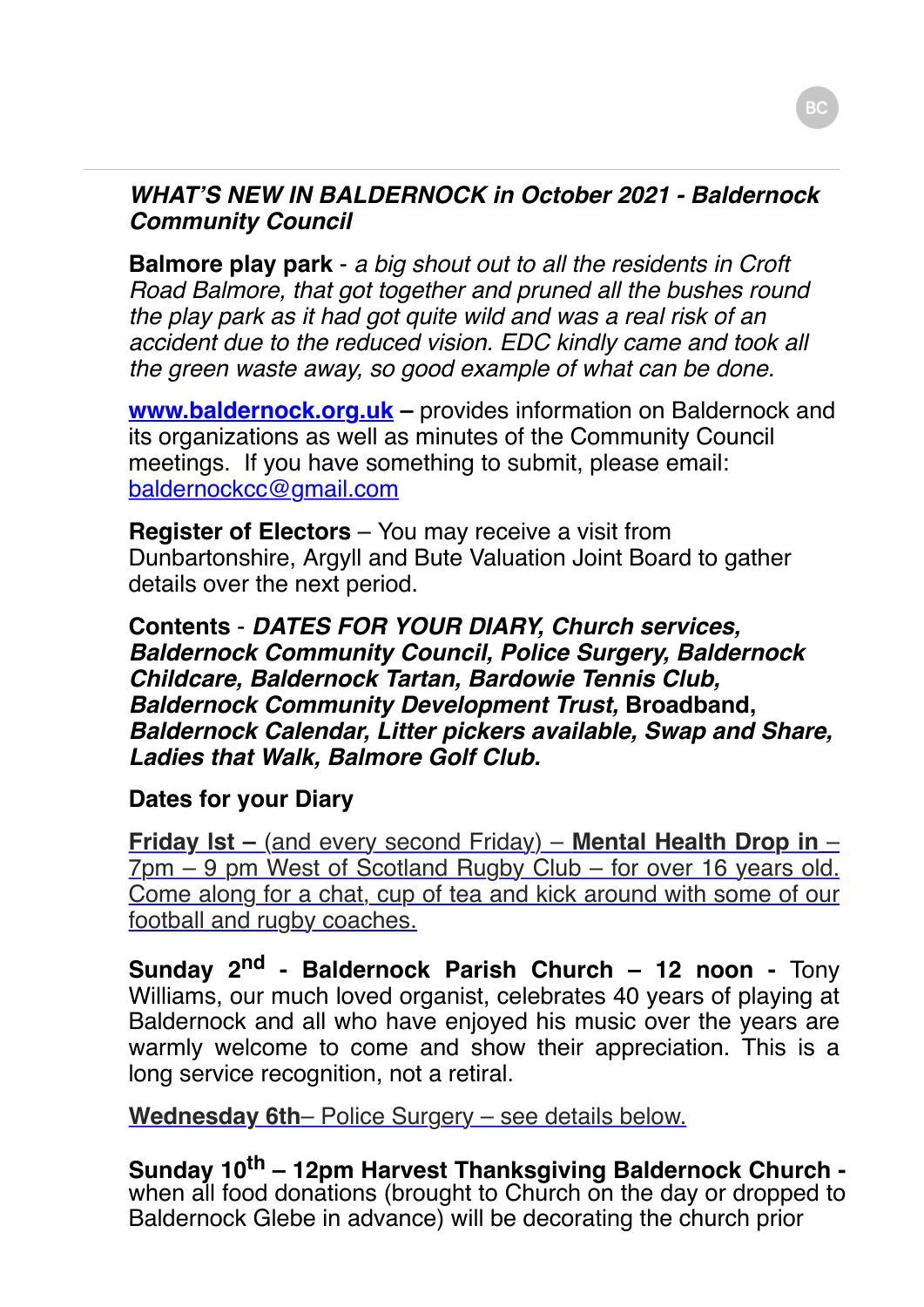to Baldernock Glebe in advance) will be decorating the church prior to going to The Lodging House Mission in Glasgow.

**Saturday 16th - Ladies that Walk -** Further details will follow or if you are interested in this group, please ring Anne Alexander 0141 956 2919– If you are **NEW** to the area, it's a lovely chance to get to know your neighbours!

**Sunday 17th – 12 pm - Baldernock Church -** International Day for the Eradication of Poverty. Services on following Sundays.

**Thursday 21st** – **7 pm - screening of the film '2040'** which addresses the big issues around climate change and ecological breakdown. Cairns Church Milngavie. Australian film maker Damon Gameau envisages what the world will be like for his young daughter in 2040, travelling the world in search of new solutions to the climate challenges.

Ross Greer, MSP, will chair a Q & A session after the film. There are two options:

- 1. Watch the film with others in Cairns Church
- 2. Watch at home via Zoom.

Visit the Cairns Church website ( $\leq$ [cairnschurch.org.uk](http://cairnschurch.org.uk/) $>$ ) nearer the time to register. All welcome to this free event, although donations will be gratefully received to cover costs.

**Baldernock Childcare** We offer nursery places for 2 - 5-year-olds every day during term time (9am until 2pm) and funding is available from East Dunbartonshire for eligible 2-year-olds and all 3+ year olds. We also provide Afterschool care Monday - Thursday during term time. For enquiries, please contact us on 0141 9552343 or [edbaldernock@glow.org.uk](mailto:edbaldernock@glow.org.uk).

## *Information on the above events and local organisations.*

**Baldernock Community Council –** The next meeting of the council will be on the 8<sup>th</sup>November via Zoom. This is a short AGM followed by a regular meeting where the community is able to voice their concerns. **We are always looking for new members to join our committee.** Please let us know if this would be of interest. We continue to act on your behalf as a statutory body which looks into local issues, including planning issues, broadband, and much more. It was also the launch pad for the Baldernock Tartan, as well as having contact with our **local community policeman**. If you have items for the agenda concerning local issues, please use the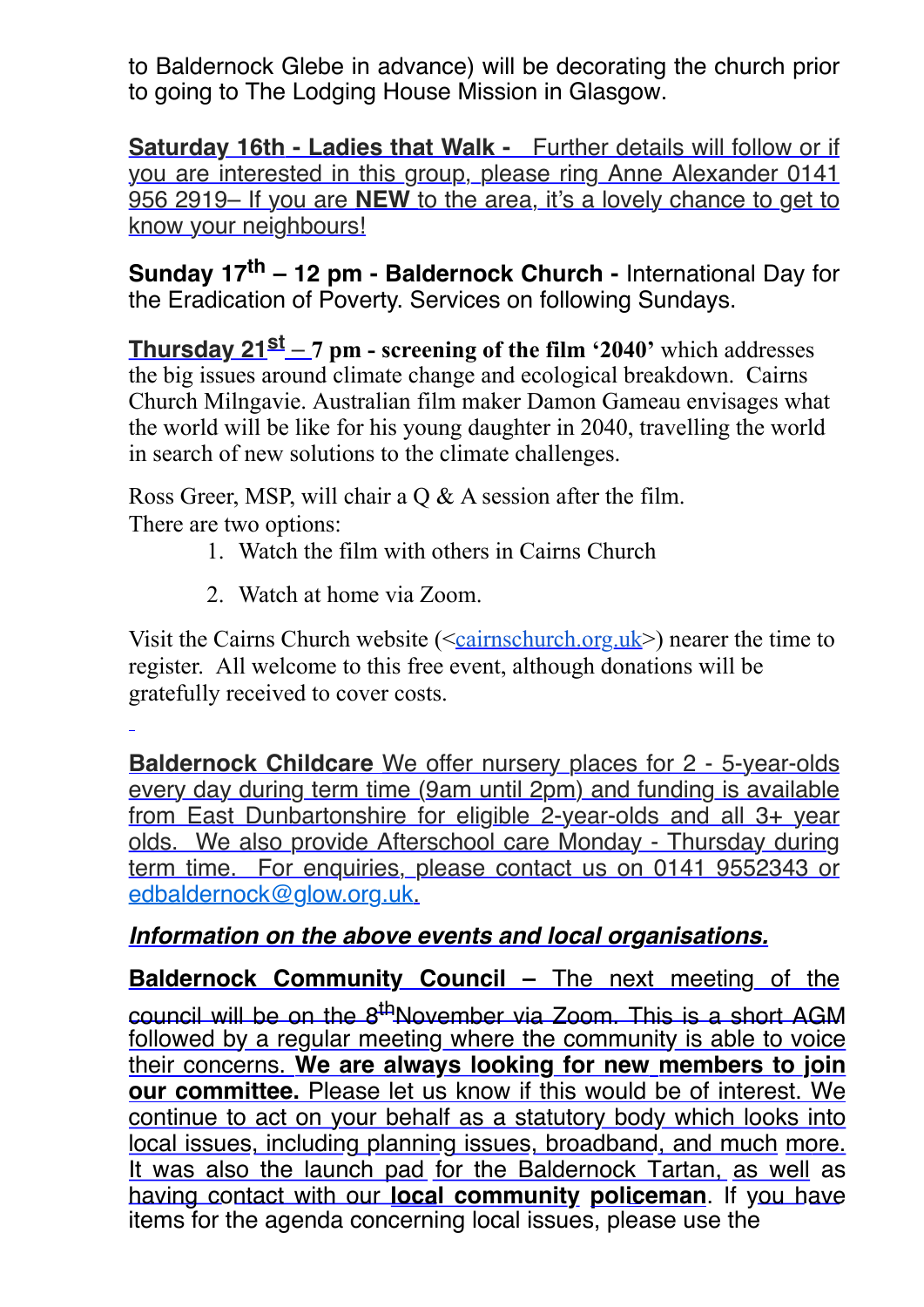have items for the agenda concerning local issues, please use the email below. To attend this meeting please ask for an invite by emailing [baldernockcc@gmail.com](mailto:baldernockcc@gmail.com) 

**Baldernock Tartan - Finally, our very own Baldernock Tartan has** been woven and there was a very enjoyable launch event on 17 September at Balmore Golf Club. The Tartan Team thanks everyone for supporting this community project.

Looking forward to seeing everyone wearing their Baldernock tartan scarves as the autumnal weather continues. Orders for throws, wraps and scarves can be placed via the website at [www.baldernock.org.uk/tartan](http://www.baldernock.org.uk/tartan) or by emailing [tartan@baldernock.org.uk.](mailto:tartan@baldernock.org.uk) Hopefully delivered in time for Christmas.

**Baldernock Development Trust** - The Trust directors meet regularly to initiate and progress a range of projects to benefit our community. For example:

• The 2022 Baldernock Calendar has been printed and is on sale! It's a quality item full of photographs on a Baldernock farming theme. Just £7, and all proceeds to Trust funds. Buy from Jane ([jplogan@yahoo.co.uk](mailto:jplogan@yahoo.co.uk)) or any other Trust director.

**• Baldernock and Torrance Community Councils have now given their support to Openreach's final offer for Baldernock's Community Fibre Partnership (CFP) to provide ultrafast broadband across Baldernock. Openreach will now seek government approval for the project, after which all premises included in the project will be asked to pledge their government vouchers via a dedicated Openreach web page. Look out for more information and please spread the word amongst friends and neighbours.**

• Tree planting activities which were undertaken in early summer will soon resume. If you would like to be involved please contact us at [baldernockcdt@gmail.com](mailto:baldernockcdt@gmail.com).

The Trust would like to set up Baldernock Youth Club again if there is enough demand. All secondary age children in the community are invited to complete the following very short survey as soon as [possible: https://www.allcounted.com/s?](https://www.allcounted.com/s?did=kxnbh40arbxnf&lang=en_US) did=kxnbh40arbxnf&lang=en\_US.

[https://www.facebook.com/Baldernock-Community-Development-](https://www.facebook.com/Baldernock-Community-Development-Trust-147910135888506/)Trust-147910135888506/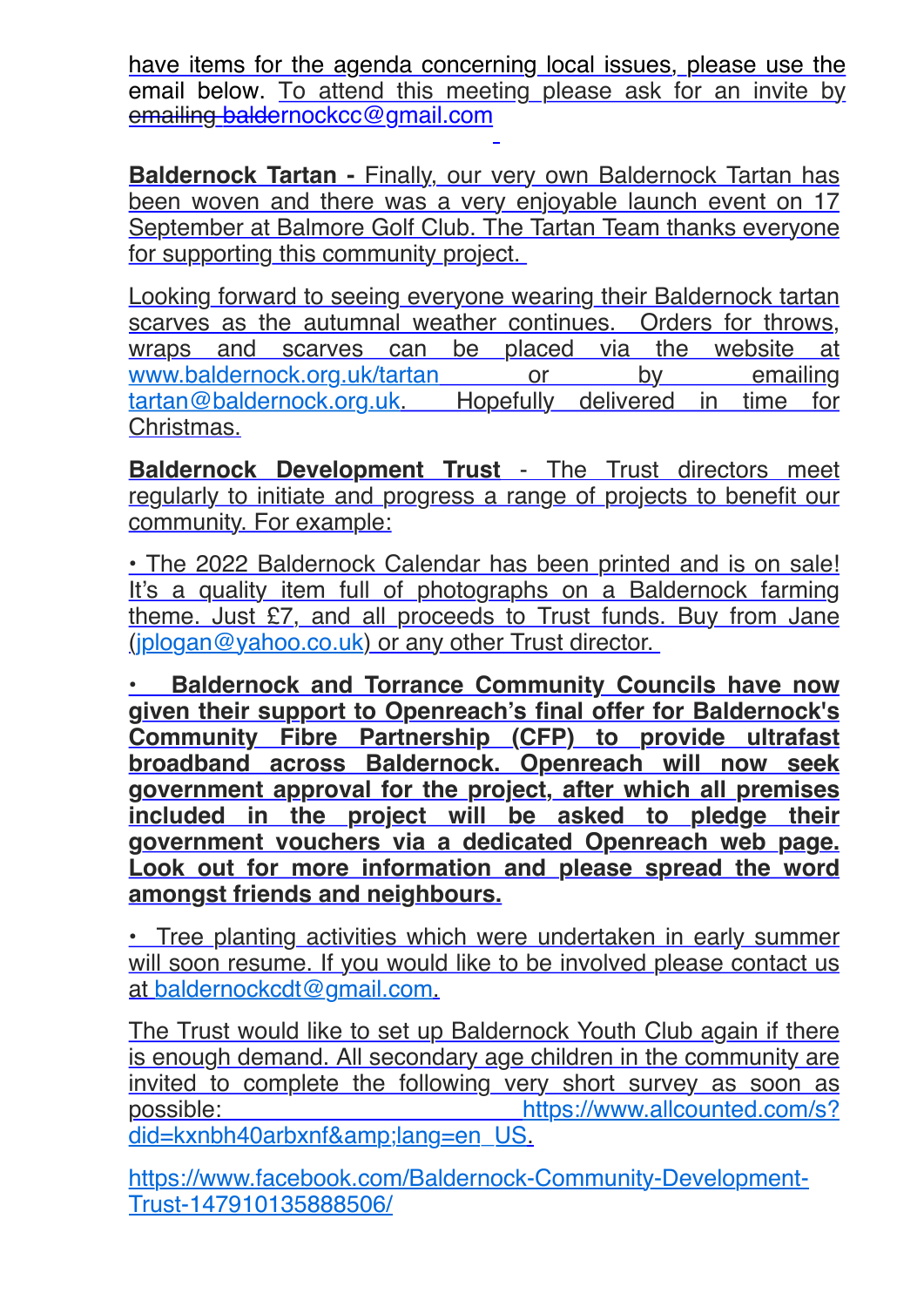If you would like to find out more about the Trust or to get involved in any of these projects and activities, or to suggest new ones, please contact us at [baldernockcdt@gmail.com](mailto:baldernockcdt@gmail.com). You can find more information about the Trust, including summaries of its meetings, on the Baldernock website:<https://www.baldernock.org.uk/bcdt>.

**Police Surgery** – Emma Davidson (Baldernock Community Policeman) and PC Dan Harris (Lennoxtown community officer) will be hosting a surgery ("Cuppa with a copper") at the Fells café at the beginning of every month between 11am and 1pm. This is an open invitation to the entire community should they have something they wish to discuss and feel more comfortable in a face-to-face setting. This is open to all EDC residents regardless of where they live this location just feels the best.

**Bardowie Tennis Club - is fully open and welcomes players of any standard -** please contact Ron Montgomery on 07584-354775 by text or phone for more information if you are interested in joining and playing outdoor tennis in one of the most unique settings in Scotland!

**Balmore Golf Club** - welcome local residents to join the club as **social members**. There is no charge for this category of membership. Social members have access to the members lounge and restaurant where they will find an excellent choice of dishes from the menu and a varied choice of drinks from our well stocked bar. If this is of interest email the secretary at [balmoresecretary@btconnect.com](mailto:balmoresecretary@btconnect.com)

[balmoregolf@btconnect.com.](mailto:balmoregolf@btconnect.com)

**Prayers –** some local families and individuals are gathering on-line to pray for our community and beyond. If you would like to join this group or contact them, please email [baldernockprayers@gmail.com](mailto:baldernockprayers@gmail.com)

## *Points of Contact*

**Email** – Baldernock Community Council [baldernockcc@gmail.com](mailto:baldernockcc@gmail.com)

**Facebook** – Baldernock Community Development Trust – including the **Trusts Swop and Share Facility** [baldernockcdt@gmail.com](mailto:baldernockcdt@gmail.com)

**Twitter** - @Baldernock

*Note from Editor - Baldernock Community Council collects, uses, and stores personal data such as names, addresses and emails, in order to pursue the community objectives, set out in our constitution*